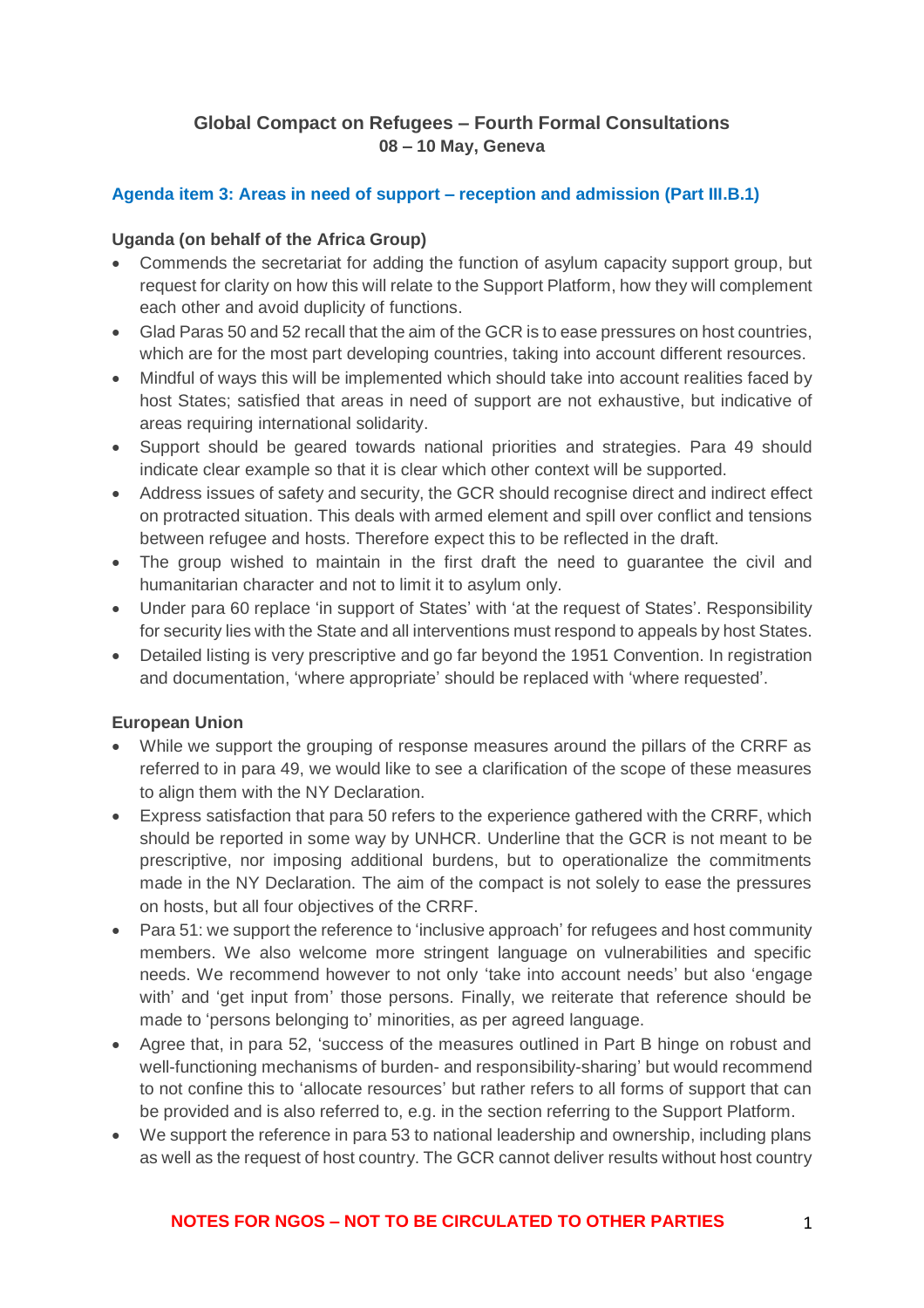engagement, nor support be delivered independent from host country policies. We would suggest referring to 'the international community in its entirety'.

- In relation to reception and admission, we welcome the continued focus in paras 54-56 on preparedness and inclusion of linkages to internal displacement, and would encourage reinforcing the reference to national leadership. We welcome this expansion and reformulation discussed in our plenary consultations.
- We broadly support the formulation of para 57 on immediate reception arrangements. We strongly welcome the spirit of a reference to alternative to camps, which for remains an essential, distinct feature of the GCR. We would however recommend reformulating that particular sentence in supporting 'efficient mechanisms to pursue alternative to camps away from borders, where relevant'.
- We welcome the reference in para 58 to cash assistance, using national delivery systems.
- Para 59: Support the reformulation on safety and security and the responsibility of States.
- Support para 60 but would request to add a qualifier in relation to mobile courts, which does not exist in every UN Member State.
- Para 61 related to registration and documentation is adequately drafted and given appropriate importance, provided some qualifier is added.
- On specific needs, we take note in para 62 the reference to mixed movement situations, which we believe will require attention to coherence with the parallel Migration Compact exercise as well as further clarification.
- Welcome the formulation of para 63 for identification, screening and referral.
- Support the specific reference made in para 64 to supporting host countries willing to develop alternatives to detention, health care and psychosocial support and services to people with disabilities, those who are illiterate, and older people.
- On identification of international protection needs, para 65 is a much clearer formulation of *prima facie* recognition of refugee status. However, need clarification on first sentence.
- Para 66: reference to the asylum capacity support group has been improved; continue to support this proposal.
- We also wish to express satisfaction with the improvement of para 67 on 'other protection challenges'. It should be the basis for continuing work developed e.g. for the Nansen Protection Agenda as per existing mandates.

## **Indonesia**

- Appreciate elaborations and the several important points in support of host States such as mainstreaming rights of refugees with specific needs and women, children and persons with disabilities and efforts to enhance immediate, medium and long-term action plans.
- Paras 53 and 58: international support will be provided to measures that are established by host States and reiterate seriously considering the different and unique context of host States, taking into account their readiness, normative and implementation framework.
- Add that cooperation among international stakeholders and international organisations is paramount, and add a para 51 bis as follows: *it is recommended that each State has different normative and institutional framework and implementation may not yet be feasible in some States and relevant international organisations will need to continue to support.*

## **Denmark**

• Para. 50: Welcome reference to experience gained so far through the CRRF roll-out and look forward to continued assessment and analysis of this as the process moves ahead.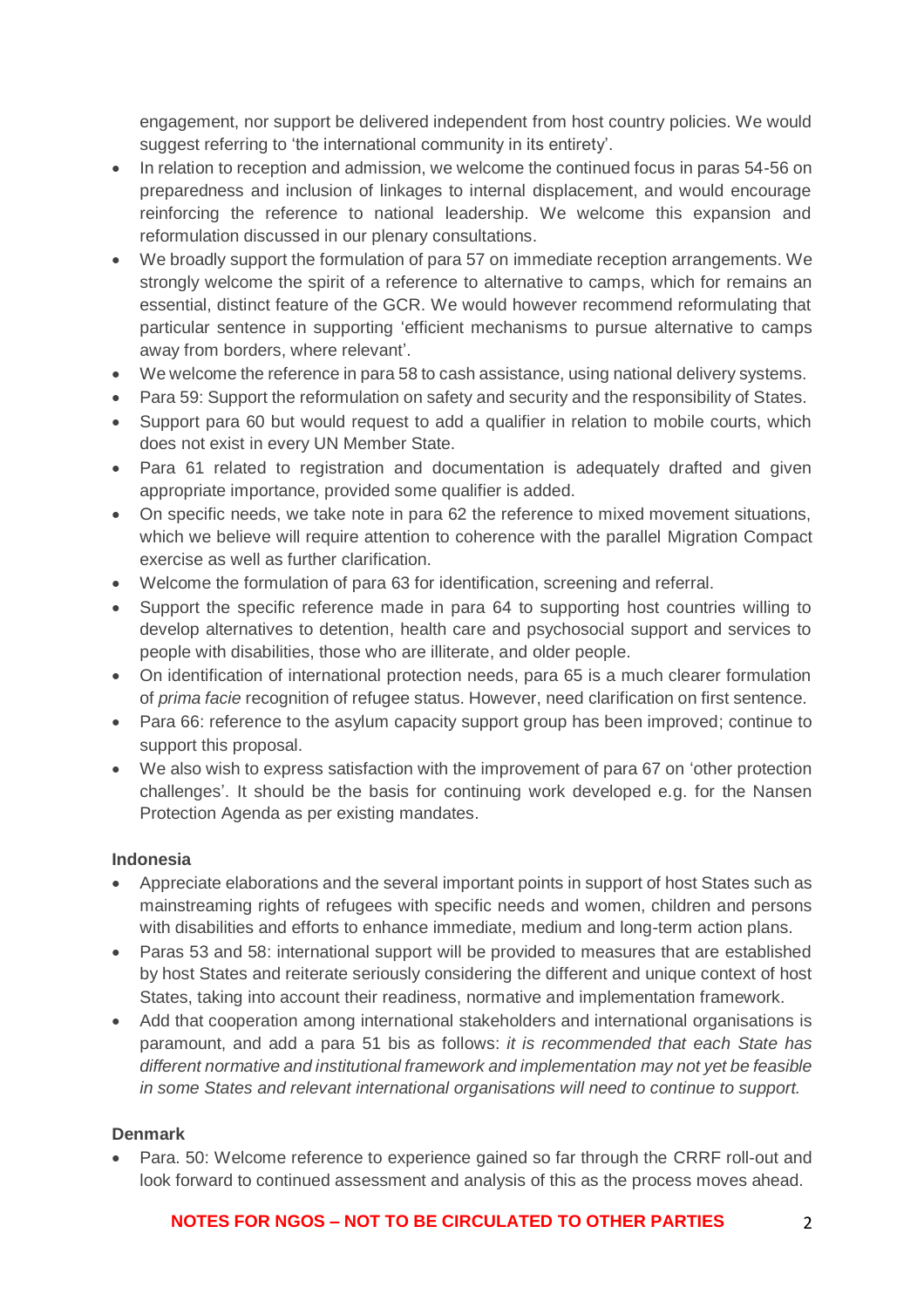- Recall that, the CRRF (para. 7c) confirms the need to 'encourage and empower' refugees at the outset of an emergency phase, to establish supportive systems and networks that involve refugees and host communities and are age- and gender sensitive, with a particular emphasis on the protection and empowerment of women, children and other persons with specific needs. This should be reflected in the opening sections of part III.B of the GCR as well, possibly linked to para. 51.
- Para. 51 opens with a welcome reference to the need for inclusive approaches but then it goes on to focus solely on vulnerabilities. It would seem appropriate to balance this with a strong message about the need to build upon the skills, capacities, participation and leadership of refugees themselves in support of self-reliance, resilience and dignity. This is the place to recognise that refugees can support local social and economic development in host communities if given the right opportunities.
- Also recommend that para. 52 is modified to reflect that the success of the measures outlined in part III.B depend on more than just the allocation of required resources by the international community. While additional funding is crucial, it is also about other forms of support from all UN Member States and from international organisations – as well as the necessary support for inclusive approaches by national stakeholders.
- Finally, we would recommend that the text call for a solid analysis of the impact of forced displacement on local communities already from the early stages of a refugee crisis – to ensure that the required framework for planning of a well-targeted and efficient response is in place. This would be of great potential value to all involved stakeholders

#### **Mexico**

- We need an explicit mention of coordination on the ground and request keeping the reference to displacement by natural disaster as these people are particularly vulnerable and require systematic response.
- Support asylum capacity support group, but may duplicate some of the exiting work UNHCR is doing to build capacity in States.
- We note that composition is still not clear as well as the financial implication. We are concerned by the lack of resources, which might lead to north and south cooperation where developed countries provide training for southern countries. This should be avoided and we need to find clear drafting.

#### **Norway**

- Following our support on the mechanism and the programme of action, we welcome amendments concerning reception and admission. We believe good implementation is required to demonstrate mechanisms will lead to more predictable and equitable burden sharing.
- Support that if host States need assistance, they could request and receive such assistance and such assistance does not replace but complement the work of UNHCR.

## **Brazil**

- On reception and admission and meeting needs, welcome language.
- The document should not be prescriptive, and making it more streamlined would give more flexibility to States according to their need and priorities. Consistent with UNHCR 10 point plan of action on refugee protection, add on immediate reception area profiling and referral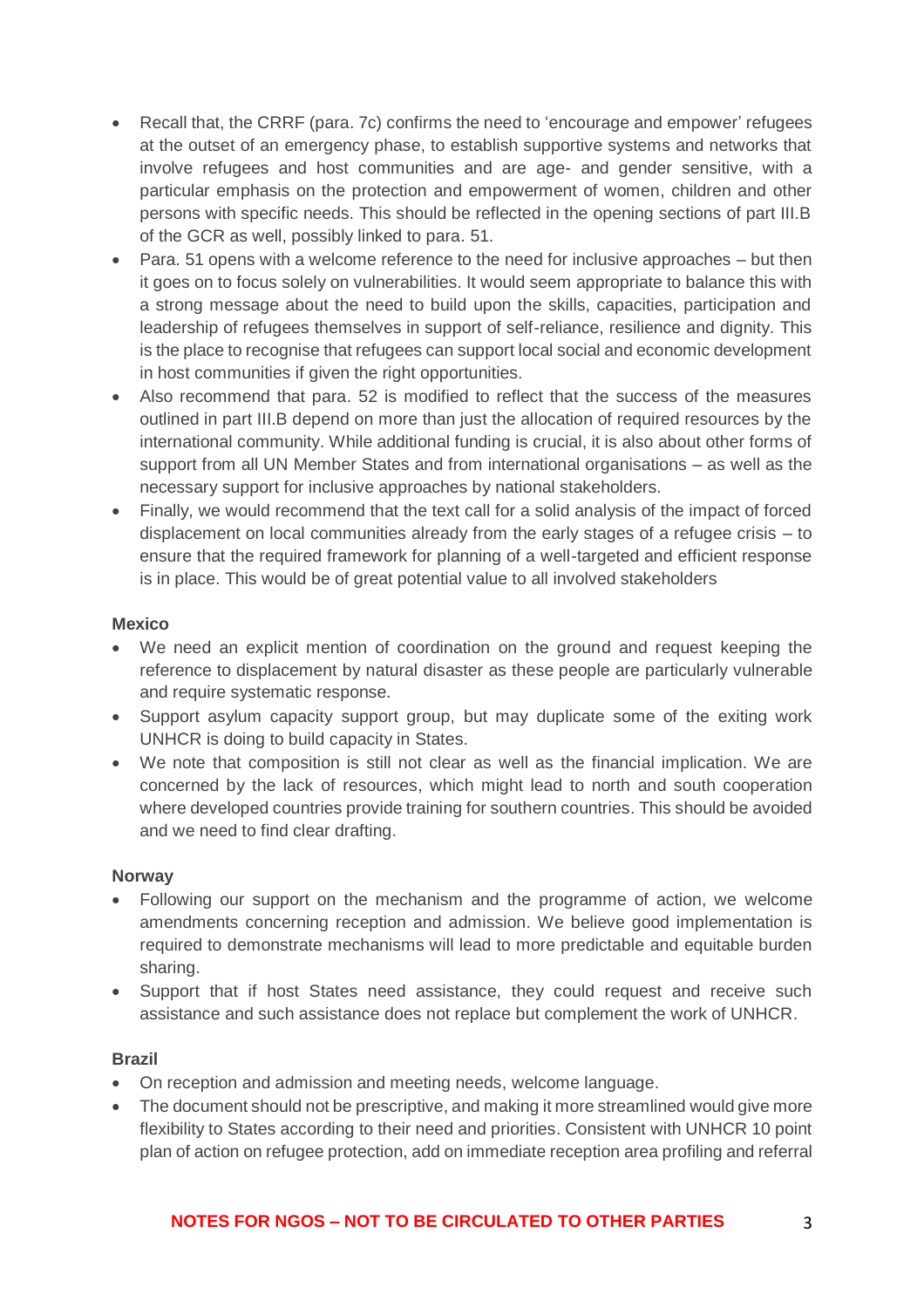mechanism and may contribute to alleviating national asylum system and alternative for those who are not asylum seekers including temporary option.

- On safety and security, delete footnote 38. This is not the mandate of peacekeeping.
- Welcome non-custodial detention of children, and references to children and specific needs of people including disability.
- Appreciate asylum capacity support group, and references to international and regional laws is welcome, and the pool of technical experts should be regionally diverse and require more clarity on the legal and technical assistance already provided by UNHCR.
- And financial arrangements be made to reflect southern experiences, and to do this in the UN framework and in the spirt of South-South cooperation

## **Germany**

- Success of measures in part B will hinge on the international community to allocate resources; besides funding will also require political will and commitment. National leadership will be paramount for a people-centred response.
- Appreciate that age, gender and diversity considerations have been strengthened and welcome consideration of diverse needs and potential needs of vulnerable people including survivors of sex trafficking; encourage coherent use of this in the text. Needs of LGBTQI people should also be considered; integrate all forms of discrimination in the text.
- Immediate reception arrangement is the responsibility of host States. Appreciate possible measures to facilitate entry of standby arrangements.
- In safety and security, smuggling requires not only efforts at the international level but also national efforts. The reference to trafficking in persons and UN Convention against Transnational Organised Crime should be in specific needs.
- Registration and identification are essential for a State to know who has arrived and would like both element in the text.
- Welcome clarification on group-based protection; the scope has been clarified to ensure consistent streamlining of para. 65.
- Agree with other protection challenges and would welcome reintroduction of the Nansen protection agenda.

## **UK**

- Strengthening reception and admission are not intended to place further burden. This is comprehensive responsibility of all parties, and when commitments are conditional, this is problematic and must be replaced by unambiguous language stating that improved conditions for refugees will be matched with funding, this is already working in practice.
- We welcome clarity on the diverse needs and vulnerabilities of refugees and hosts and multiple references to disabilities. And in addition to sections on children and social cohesion, there could be a para. on disability.
- Agree on strengthening consultation and empowering refugees, and the need to develop gender- and age-sensitive indicators, which must refer to all three sections until solutions.
- Cash assistance is welcome. Important role of cash in early response as well as in food and nutrition section. Self-reliance important to reduce shocks.
- Support the asylum support capacity group and welcome the broadening of the text. For clarity, it could State sharing will be exclusively between States involved in returns and admission.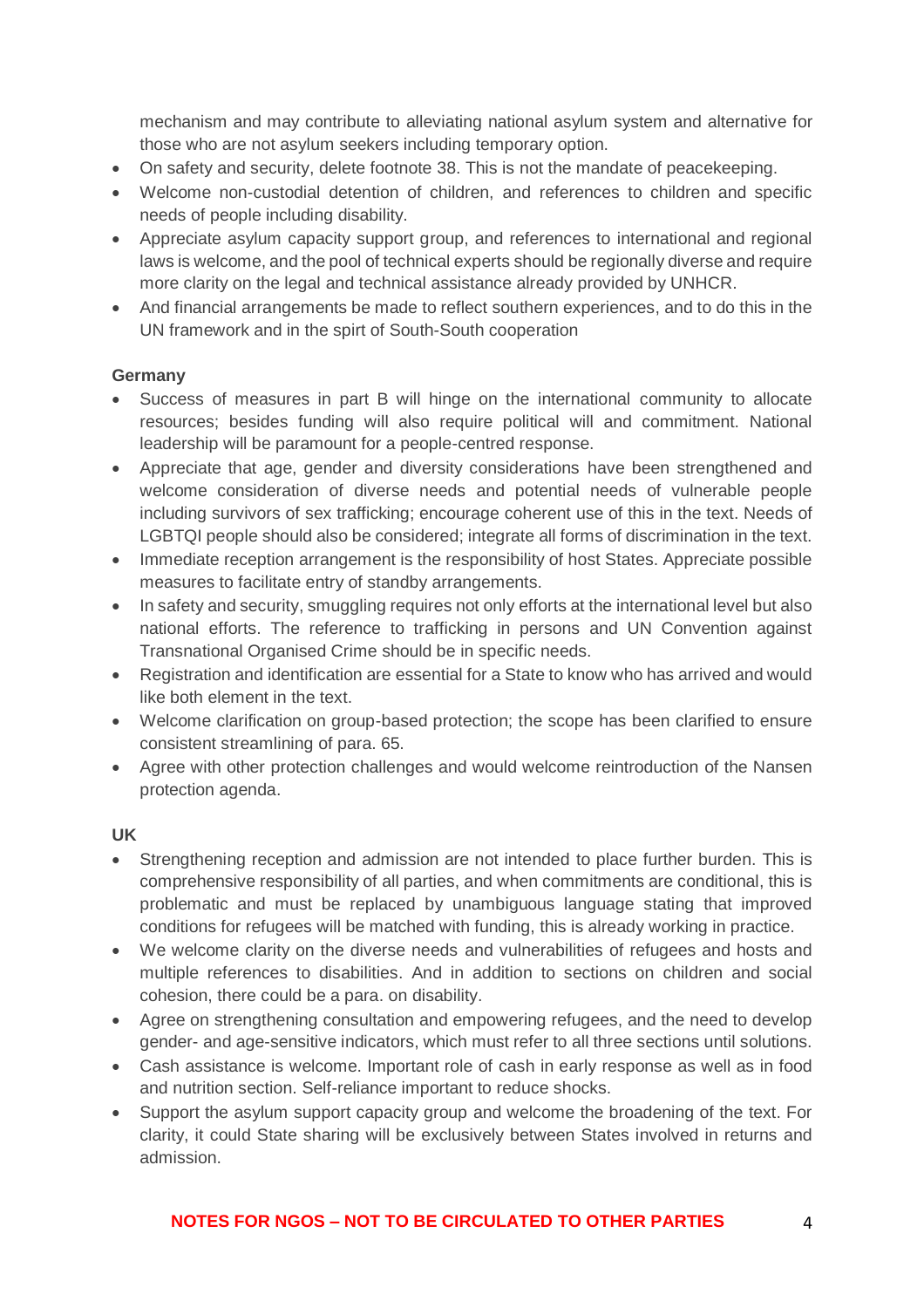#### **Jamaica**

- Acknowledge the role of UNHCR on significant progress made so far.
- Satisfied that intervention during the April consultations reflected in the draft, and convergence can be achieved.
- Para. 9: acknowledge the responsibility of the State that are directly concerned, and the language could be further strengthened by reference to host State sovereignty.
- Noted the Support Platform aimed at enhancing cooperation, and would be activated upon the consent of the host State. While the Platform does seem to recognise host States, consideration must be given to the host State's role.

# **Canada**

- Areas in need of support are important to ensuring comprehensive responsibility to large refugee movements. View this as means to increase international cooperation and responsibility-sharing, in line with compact objectives.
- Support CRRF application, which must align with national priorities, decisions and laws.
- At the same time, commitments in 2016 in terms of applying CRRF to adhere to a peoplecentred approach, and ensure outline have been further refined. Believe such measures should improve access to protection and advance multi-stakeholder approach.
- Age, gender and diversity consideration is desirable including disability and youth.
- Remain supportive of asylum capacity support group.
- On identifying protection needs, important to engage with the Migration Compact cofacilitators. Taken together the two compacts will ensure coherence and guarantee the right to seek asylum and meet international obligations and safeguard needs of all people.

## **Malaysia**

- On early warning, we seek clarifications on how State can promote situational analysis and scenario-based exercises, especially those countries close to conflict; how regional approaches could be promoted; and how this could be done without adding further burden.
- Screening and identification should respect dignity of refugees, and personnel doing this must receive adequate training; process and guidelines should be established. Measures could be further developed with relevant stakeholders.
- Online database which contains information has been developed by our agencies to record internal displacement.
- Systematic registration and documentation could address mixed movements and address crimes, and facilitate resettlement and self-reliance.
- Part 3 B: important section outlining contributions enabling comprehensive and efficient response. This aspiration can only be realised through multi-stakeholder approaches.

# **France**

- Welcome maintenance of elements relating to prevention and preparedness; reference to the UN SG's prevention agenda; mechanisms for early action and disaster risk reduction.
- Welcome part on safety and security; Should highlight the need for strengthened access to justice and human rights for those with specific needs.
- Welcome better screening of people towards application procedure such as children and stateless and those with special neds.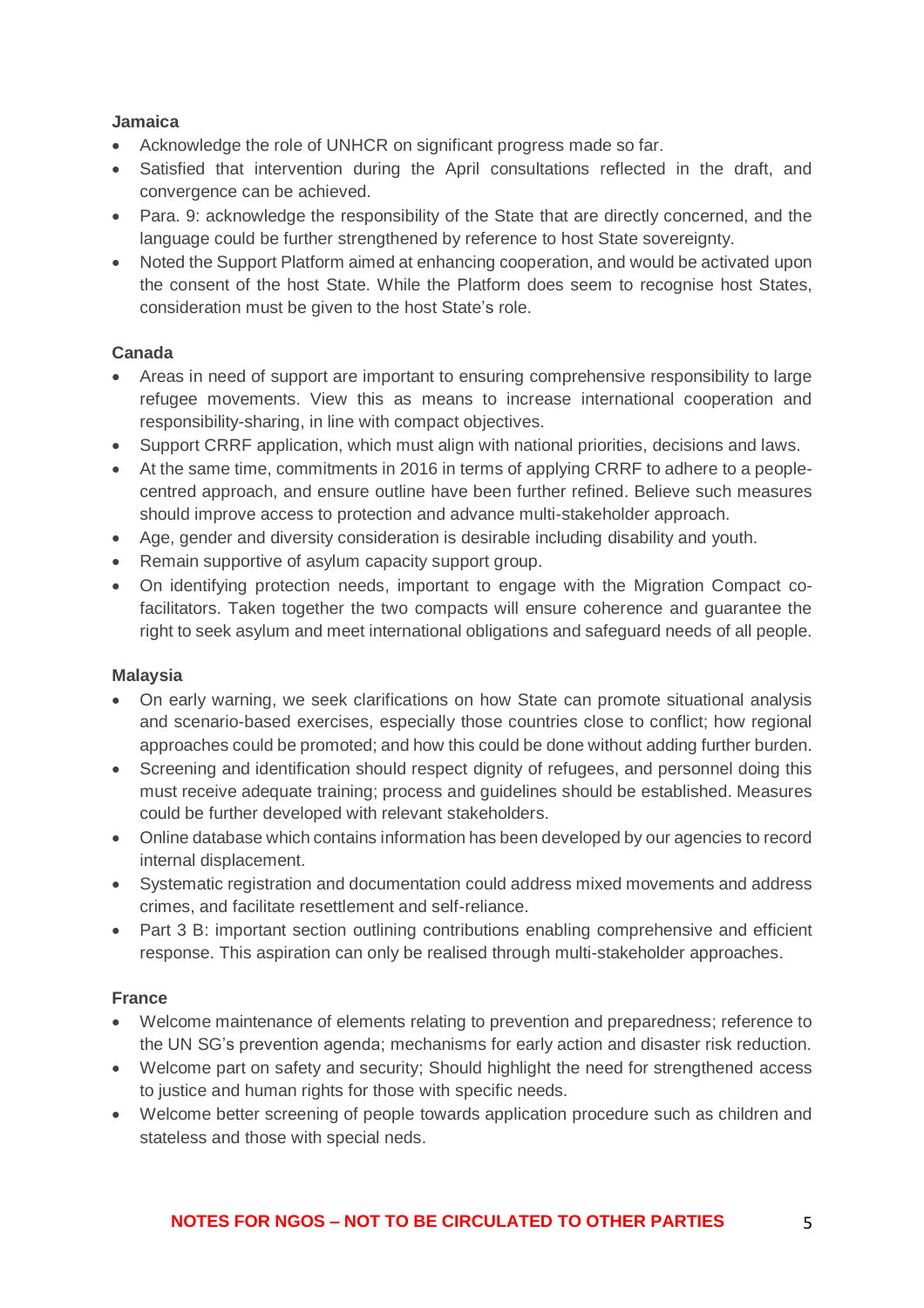- On identifying international protection needs, and in the case of mixed flows, the text would benefit from operational detailing to allow UNHCR to manage discussion on international protection in accordance with its mandate.
- Rewording on other protection challenges is satisfactory, and in respect to comments previously made; welcome details contributed by UNHCR to the asylum capacity support group, and examples of mobilisation of resource to put forward capacities son this area.

## **USA**

- Support the need to build capacity of countries to respond. Early warning and contingency planning are important tools to better respond to needs.
- Strengthening the ability of governments to conduct risk analysis and set up strong coordination for local, regional and global response to large refugee crisis important.
- Dealing with large numbers of refugee flows will be critical to country nationals security and well-being of refugees.
- Support age, gender and diversity consideration and insist on protection from sexual exploitation and abuse.
- Appreciate that States legitimate security concerns must be taken into consideration and countries must find a suitable balance, which safeguards national security while screening.
- Strong documentation and registration process, not just to maintain national security but to identify those who need international protection and those who do not.
- Collecting and sharing biometric data is important and support inclusion of strengthened international efforts to combat crime including trafficking, and support measures for the specific protection needs including wellbeing of children and needs of victims of trafficking and other forms of exploitation.

## **South Africa**

- Part B is not prescriptive and does not add burden. Appreciate this in para 50.
- Any response needs to be context-specific, in line with national priorities, laws and policies.
- Recognition of women and girls and victims of SGBV and persons with disability is welcome. However, para. 51, reference to people with specific needs, this should be elaborated for transparency.
- We note with concern, in paras 57 and 62, references to mixed movements, which include economic migration. This process was developed to deal with refugees. There is another process for migrants. Therefore, references to mixed flows and other terminology that goes beyond the mandate given to this process must be deleted.
- Welcome para. 60 and the content of this para. should be strengthened to include any action must be in consent of the host country.
- Para. 61, bullet 1: after strengthening national capacities in areas of registration and documentation and biometric, revise 'where appropriate' with 'where requested'.
- Take note of the asylum capacity support group; request more information on the criteria used to select experts.

#### **Iran**

- Highlight the discrepancy between intention and reality as a serious problem to be addressed in the programme of action. Do not look for intentions, but look for actions.
- It has been said in the current draft, Part 1 is intended to go beyond business as usual while Part B is said not to impose further burden. These two aspects are not in conformity.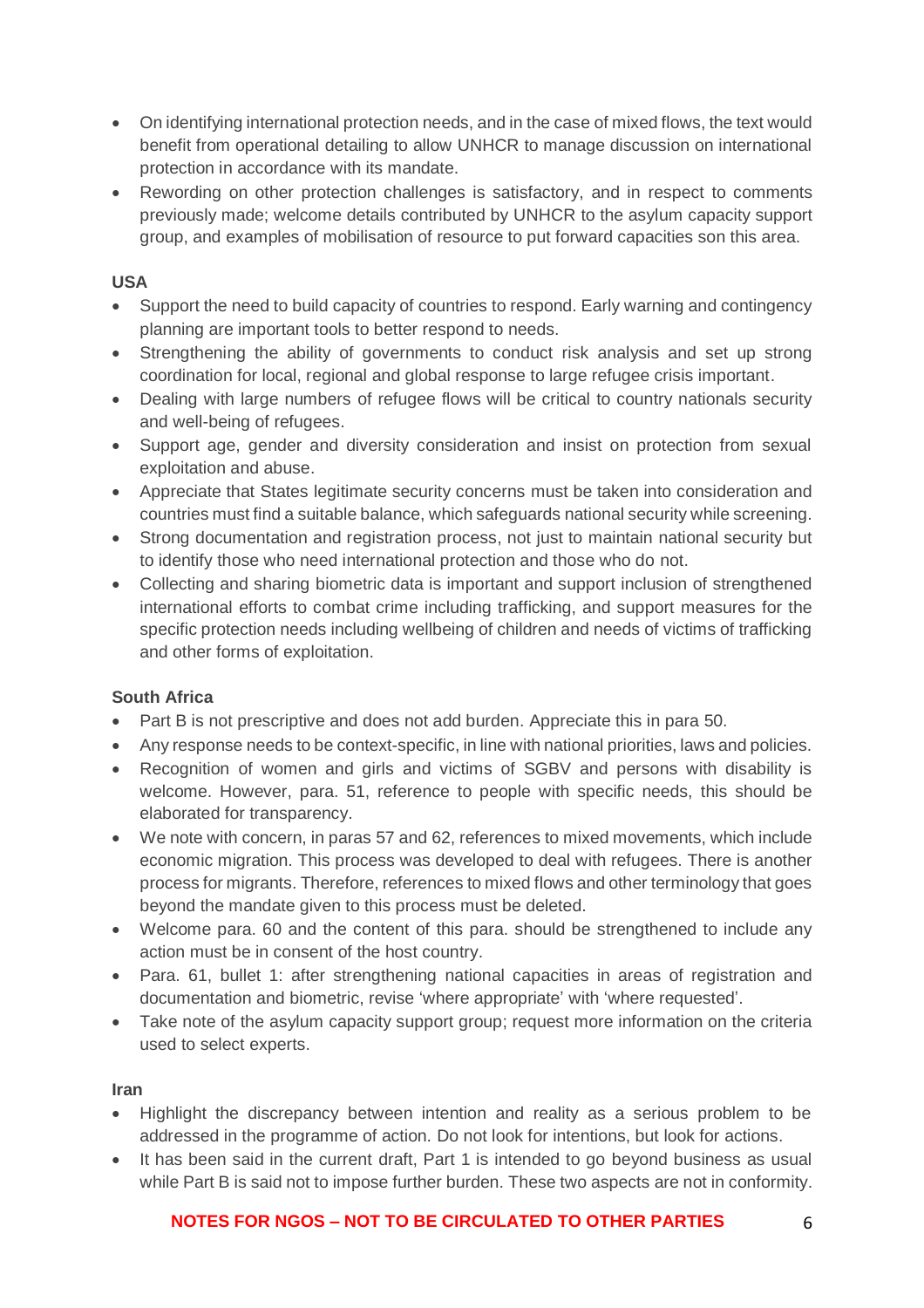- Part A aside from aspiration does not have anything concrete to go beyond business as usual. In the coming years, no targets to measure progress towards responsibility sharing. This clearly shows that even the drafters of this text can hardly think of real progress toward fair burden-sharing.
- The same discrepancy exists in Part B, which is not only prescriptive but also adding burden. This has been done by detailing a long list of responsibilities *vs.* a general call for international community to make pledges. We think this is not moving in the right direction.
- UNHCR quality protection can be provided when it confronts new or protracted refugee situation. When some countries continue to close their frontiers, removing burden will remain hollow rhetoric. Responsibility-sharing is only through distribution. Obligation for open border is required, and all states engage in protection and live that experience. We want to see concrete measures to stop untenable practice of hosting refugees in certain developing countries only.

## **Sweden**

- Many welcome additions including the added chapeau; additional emphasis on early warning and contingency planning.
- Identification of people on the move is key as is addressing specific needs; and integration of age, gender and diversity is welcome; references to special needs of women and girls and combating sexual and gender based violence is also welcome.
- Para. 61: on disaggregated data, we think location may be too vague would be happy to discuss alternative wording.
- Para 59: human rights dimension should be strengthened and the mention of alternative form of detention is very important.
- Subscribe that the platform to be activated upon the request of states in respect of their national laws and policies; refer to other forms of exploitation and while crafting language; coherence with GCM with regard to trafficking and exploitation.

## **China**

- Share view that the  $2^{nd}$  draft has incorporated different remarks.
- In the introduction, we support guiding principles, and welcome language of purpose and principle of the UN Charter, the Refugee Convention and Additional Protocol, the 2016 NY Declaration and the CRRF.
- We are happy to see strengthened language to emphasise that the compact is not intended to be prescriptive nor to impose additional burden. We further emphasise the importance of respecting the sovereignty of host countries since this issue is related to national security; appreciate that the 2<sup>nd</sup> draft maintains para. On root causes; protracted conflicts and lack of development as main cause of refugee crisis should be highlighted.
- Part 3 A: on responsibility and burden-sharing mechanisms at all levels, we support better coordination; important to consolidate those mechanisms to avoid duplication.
- Para 33: noting the necessity of private and development actors and bearing in mind funding is limited, we emphasise that the support from the development sector and funding for humanitarian assistance should not be at the expense of development resources.
- In meeting needs and supporting communities, while promoting self-reliance of refugees through better access to education and jobs, it is important to consider that most host countries are developing countries and they themselves face daunting challenges. meeting the needs of refugees should not overburden them.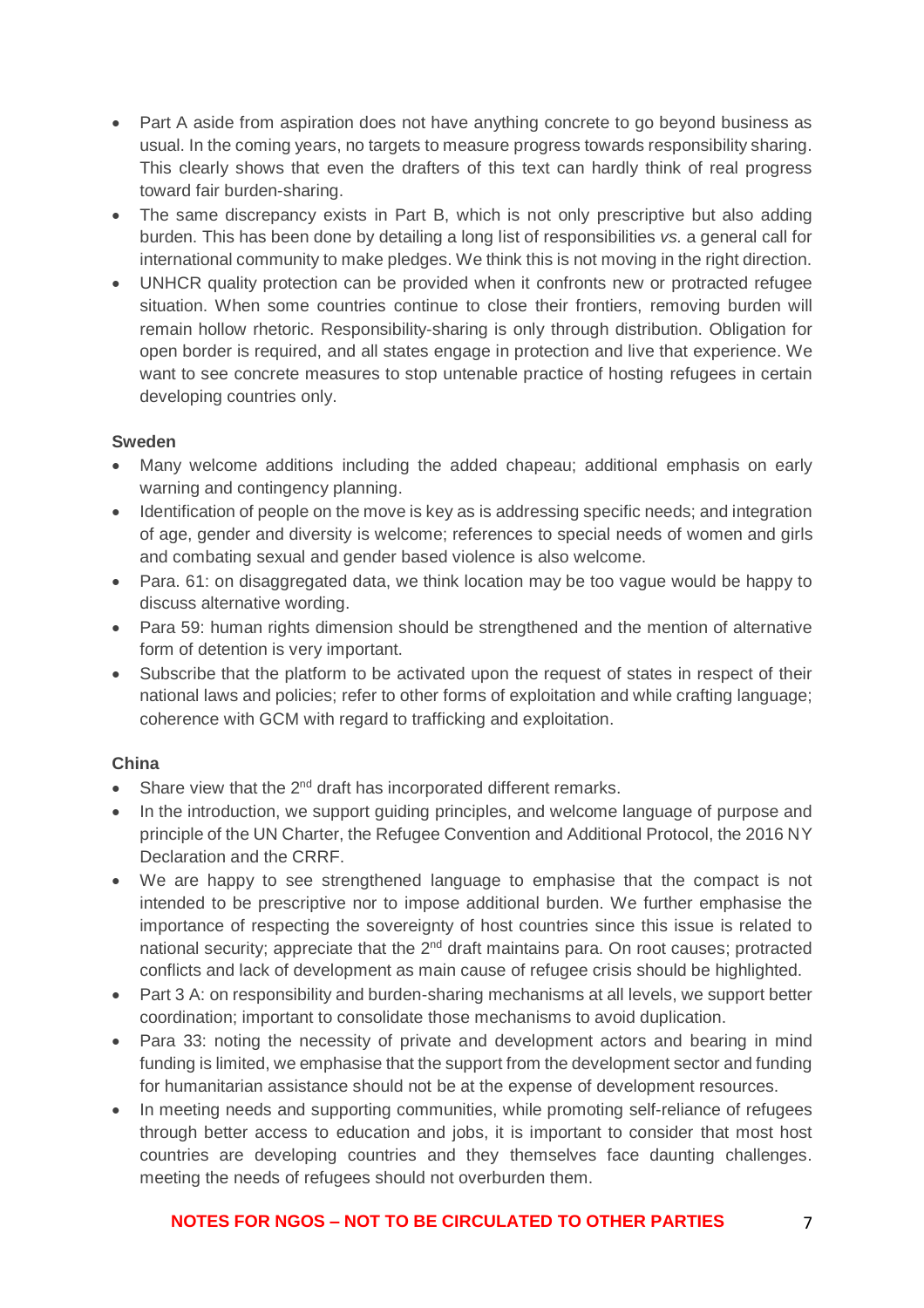- On durable solutions, support voluntary returns as the most important durable solution. Resettlement must take a case-by-case approach related to historical background, cultural, geographical and national development phase as there is no one size fits all.
- On follow-up, open to discussion on indicators. These should be developed in an intergovernmental process.

## **Turkey**

- Under areas in need of support, we are pleased to see that our previous comments have been taken on board and that support measures will be mobilized upon request of the host country, building on national arrangements.
- Also appreciate that this section has been carefully rephrased with inclusion of a chapeau para. highlighting the intention and need for support to ease pressures on host countries in their challenges.
- As a country facing mixed and large movements, we see preparedness, contingency planning and early warning systems as key elements in comprehensive and inclusive response to refugee situations. This helps better predict and respond more effectively.
- Under safety and security sub-title, we suggest including 'the application of timely security checks and health screening in parallel to the registration process'.
- We believe this is important not only in terms of responding to the security considerations of host countries but also for determining those at risk and with specific needs.
- On identifying international protection needs, it is also crucial that utmost sensitivity and vigilance is shown against terrorists or criminal networks to prevent misuse of the international protection system, bearing in mind the exception clause of the 1951 Convention. In this regard, some references should be made in the draft.

#### **Switzerland**

- There is no doubt that better support to refugees and host communities requires that all members of the international community must contribute according to their capacity while also being responsible for their obligations.
- The GCR should also provide opportunities for collective commitments we can all subscribe to as they exist in the NY Declaration. Want this reaffirmed in the compact. Individual contributions are welcome on top of the collective.
- We question the definition of refugee and support reference to various categories of protection including those displaced by natural disasters and the Sendai Framework. We regret that para. 55 of previous draft has not been maintained as it was more precise.
- Para. 59: welcome reference to counter-terrorism; add clear reference to national security should respect international law, refugee law, human rights law and non-*refoulement*.

## **Syria**

- Remove reference to recruitment of children by armed forces; this should be in reference only to terrorists.
- Para, 60, bullet 6: delete 'forces' and replace with 'terrorist groups', as only those groups recruit children, not armed forces.
- Refrain from expanding the definition of refugees. Support South Africa's position on the nature of the GCR: keep it for refugees only.
- Stress the need of 'forced' before the word 'displaced' wherever it is mentioned because we are speaking of forced displacement.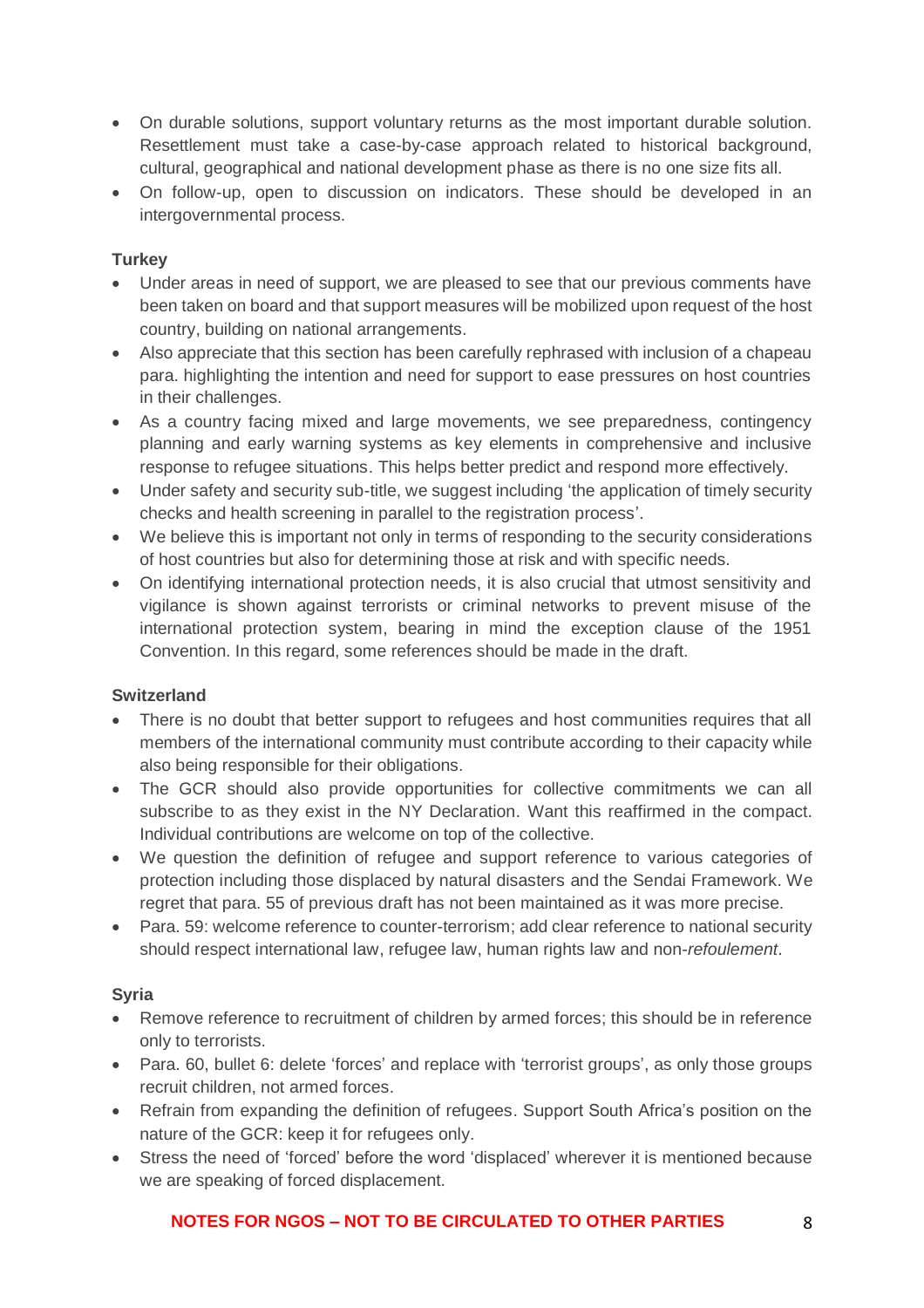• Any reference in the text or footnote to initiatives that are not the outcome of intergovernmental processes should be deleted. Agree with Iran on item 3.

#### **Montenegro**

- On Agenda item 3, Montenegro very much welcome improvements of introductory paras making it more in line with core principles of participation, inclusivity and people-centred approach of the whole process. We support further clarification of the GCR main aims, in particular, clear identification of those most vulnerable – women and girls, children, youth, older persons, persons with disabilities, minorities and victims of SGBV or trafficking.
- We recognize improvements related to registration and documentation in terms of data protection and protocols that need to be established in order to ensure the application of national and international standards on data protection. It is extremely important and taking into consideration our own experience as a host country, it is one of the most challenging aspects in providing protection and finding durable solutions.
- We take positive note of changes made in areas of addressing specific needs, in particular related to development of alternatives to child detention and support to survivors, victims of torture and sexual and gender-based violence.

## **Poland**

- On admission, we consider overall adjustment as well-balanced and taking into account comments raised in previous discussions; welcome the focus on countries of origin and enhancing previous language.
- On immediate reception arrangements, support measures in para. 79 and ambition to reduce encampment. Echoing EU delegation, request more precise formulation to pursue encampment away from border, and not just for transfers.
- Support security consideration, and gathering broad engagement is only possible while safeguarding national security and these focus on potential terrorist threats

#### **Bolivia**

- Stress need to reference addressing discrimination and xenophobia against refugees.
- Para. 59: following sentence, while safeguard national security, 'counter-terrorism perspective' and 'legitimate security considerations' should be deleted.
- Must not mention only the security of States but also of refugees. Immediate reception facilities can be excellent to plan for refugee movement.
- Need to know how the asylum capacity support group will work and how experts will be selected. Important that regional and cultural diversity is guaranteed.

## **Botswana**

- Reiterate appreciation of UNHCR's efforts to ensure compact is representative of all States views and responds to refugees' needs; welcome a people-centred and context-specific approach; greatly appreciate clear examples as in para. 49 that it will be context-specific.
- Like to see expression of safety and security concern including protracted situations and refer to ExCom Conclusion (109) 2009, dealing with protracted situations, which is different from emergencies. Would like this to be reflected.
- HIV and broader response to HIV prevention may be overlooked in response to refugee situations. Specific reference could be made in para. 79, including HIV and other chronic illnesses. Equally important to mention adolescent boys and girls in para. 78.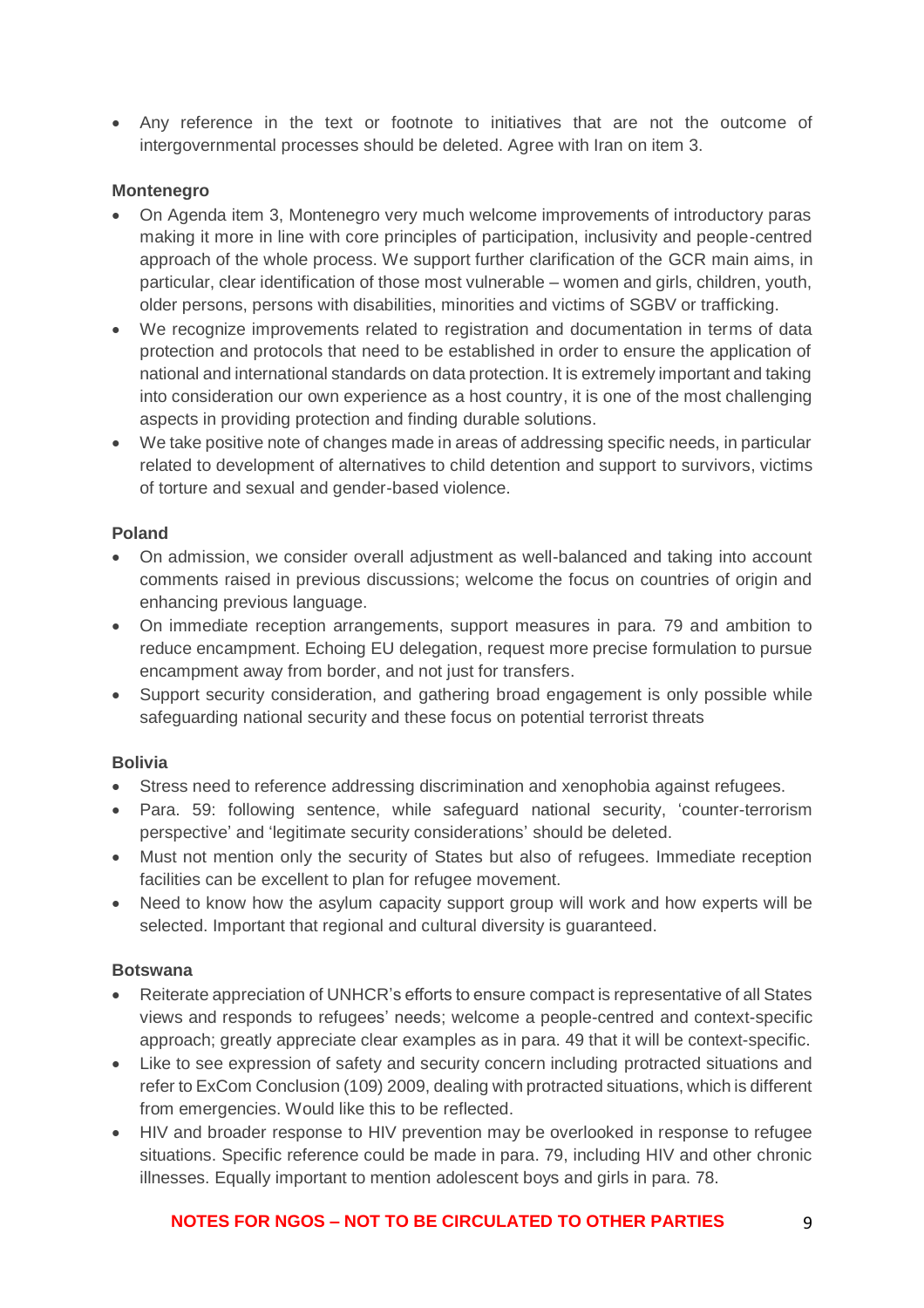- Statelessness is another area of concern and direct result of legislation in origin countries; Para 86: mention countries of origin responsibility to ensure steps to provide citizenship.
- On solutions, re-emphasise that this section should promote human rights; protection is important to prevent new crisis from emerging. Appreciate in para. 95 inclusion of resources to address specific needs of adolescent girls.

#### **Venezuela**

- Welcome UNHCR's efforts and note the need to highlight non-prescriptive nature of this section. Welcome CRRF reference in paras 49-50, but clarify that CRRF does not State the GCR should address mixed movements. Encourage deleting this 'other context where appropriate' and also mixed movements and mixed situations in para. 62.
- Para. 54: more information on the Secretary General prevention agenda which could be the framework for preparing for large movements of people.
- Early warning requires support of countries of origin; it would be helpful if the GCR takes this into account.
- Para 57: who are the international actors who will contribute resources and capacities.
- Para. 61: support South Africa and good to avoid further confusion in para. 64.
- Para 65: resolution in footnote 45 should be moved to the main body of the text and support comments made by India and Cuba on streamlining and deleting footnotes and any documents that do not have universal scope.
- Para. 66: agree on asylum capacity support group, but would like to see amendment adding 'with request of a State to request of concerned State'.

#### **Spain**

- Welcome the new text. Highlight that we believe the focus of the GCR should remain on refugees, be consistent with GCM. Reference to CRRF in para. 50, would be relevant to mention experience at regional level, for example MIRPS.
- Positive additional para. on social inclusion; welcome focus on specific needs of vulnerable groups and share comments on camps, which may be far from the border. However, para. 57 needs to be clarified somewhat to keep this main ideal.

#### **Belgium**

- Welcome the strengthened text and more emphasis on data protection and reference to an inclusive approach and call to alternatives to camps.
- Welcome clarity on asylum capacity support group; as a strong promoter of efficiency, encourage embedding this in existing mechanisms and would like to know the cost and administrative implications on the core structure of the UNHCR.
- On the CRRF, Para. 50, request to receive the report UNHCR is preparing on the rollout of the CRRF in pilot countries.

#### **Nigeria**

- Welcome the largely humanitarian nature of the document and stress the need for humanitarian, development and peace nexus.
- Welcome the voluntary nature of commitments and the inclusion of taking into account national realities and capacities. Stress safety of refugee rights, especially women and children, who are disproportionately affected by displacement.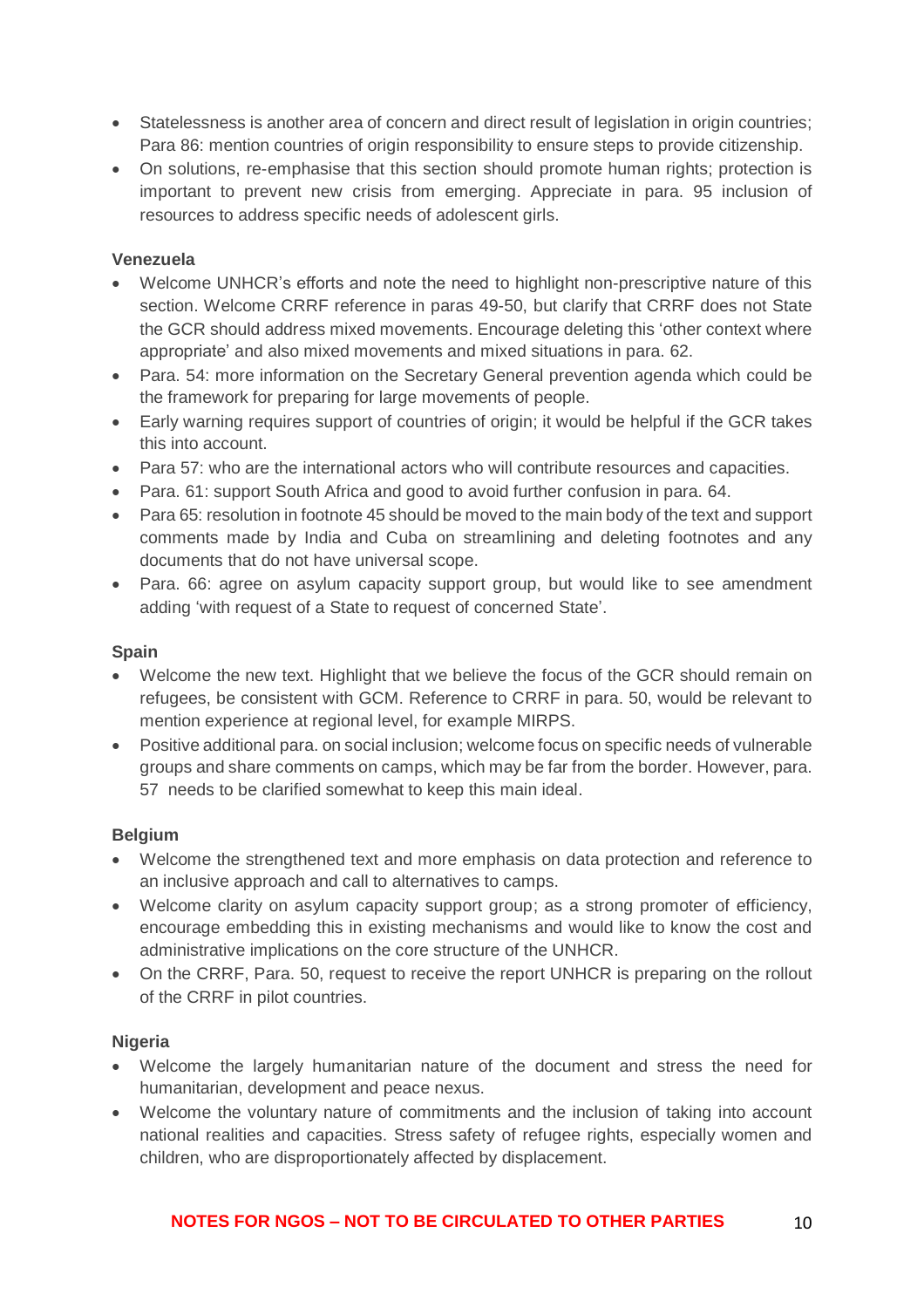• Welcome inclusion of IDPs, while recognising that many are forced by the nature of the situations to move from their homes and may find themselves in potential refugee or migrant situations. These issues are interconnected.

#### **Netherlands**

- Reiterate that this section must be read in connection with other parts of the compact. This part could be easily mistaken as a long list of demands on hosts, but we consider this as a set of good practices as host countries are not standing alone and they can count on the international community. In the regard, welcome paras 49 and 50.
- This section is further strengthened and welcome more emphasis on cash assistance and protection safeguards and separation of combatants at borders.
- Welcome focus on urban refugees, quality of education and safe access to fuel.
- Pleased to see the proposed asylum capacity support group. Text is clearer on how this will function in practice.
- Text strengthened on gender mainstreaming. Para. 63, welcome benefit for victims of sexual and gender-based balance, child and forced marriage.
- On health, the text could be strengthened with references to sexual and reproductive health which can be lifesaving.
- Also welcome new subsection on social cohesion.
- Para. 96 and 97, on resettlement text is clearer, an area where massive progress can be made. Strategic use of resettlement is in line with humanitarian consideration and covers our views; invite that the language remains ambitious and mindful that our common resettlement targets have to be able to be met.

#### **Algeria**

- There is need emphasise more the ownership of States and consider their legitimate priorities. Welcome in paras 50 and 52 that the GCR is not prescriptive and that aim is to ease pressure on host States, who for the most are developing and middle-income countries. We share apprehensions of Iran with regard to the inadequacy between the first and following sections in the draft. How this takes into consideration the application of CRRF is also not very clear.
- Para. 53: seems to limit responsibility-sharing arrangements to the refugee forum in 3 A. This is not consistent with the fact that arrangements are without prejudice to activities already carried out under its mandate. Effectiveness of these tools have yet to be proven as they already exist. Robust mechanisms need to be based on clear indicators and targets. Like to see addition of national laws and priorities.
- Para. 54: wish to add 'deemed relevant by States concerned' after CRRF; this would attest to the guiding principles of State ownership.
- Para. 55: add 'as appropriate' after coordinated support from wide range of stakeholders.
- Para. 56: wish to see in chapeau tasks mentioned in point will be by 'State concerned or on request'.
- Para. 57: shou,d ecognize that refugee camps can be good spaces for protection and allow for protection; UNHCR in urban areas faced with complete and inherent lack of capacity to identify refugees.
- Para. 60: peace actions in bullet points under strengthening national capacity prescriptive, also relevant in 61. Bullet 1 entails several tasks and do not understand how States will have a role in protocols.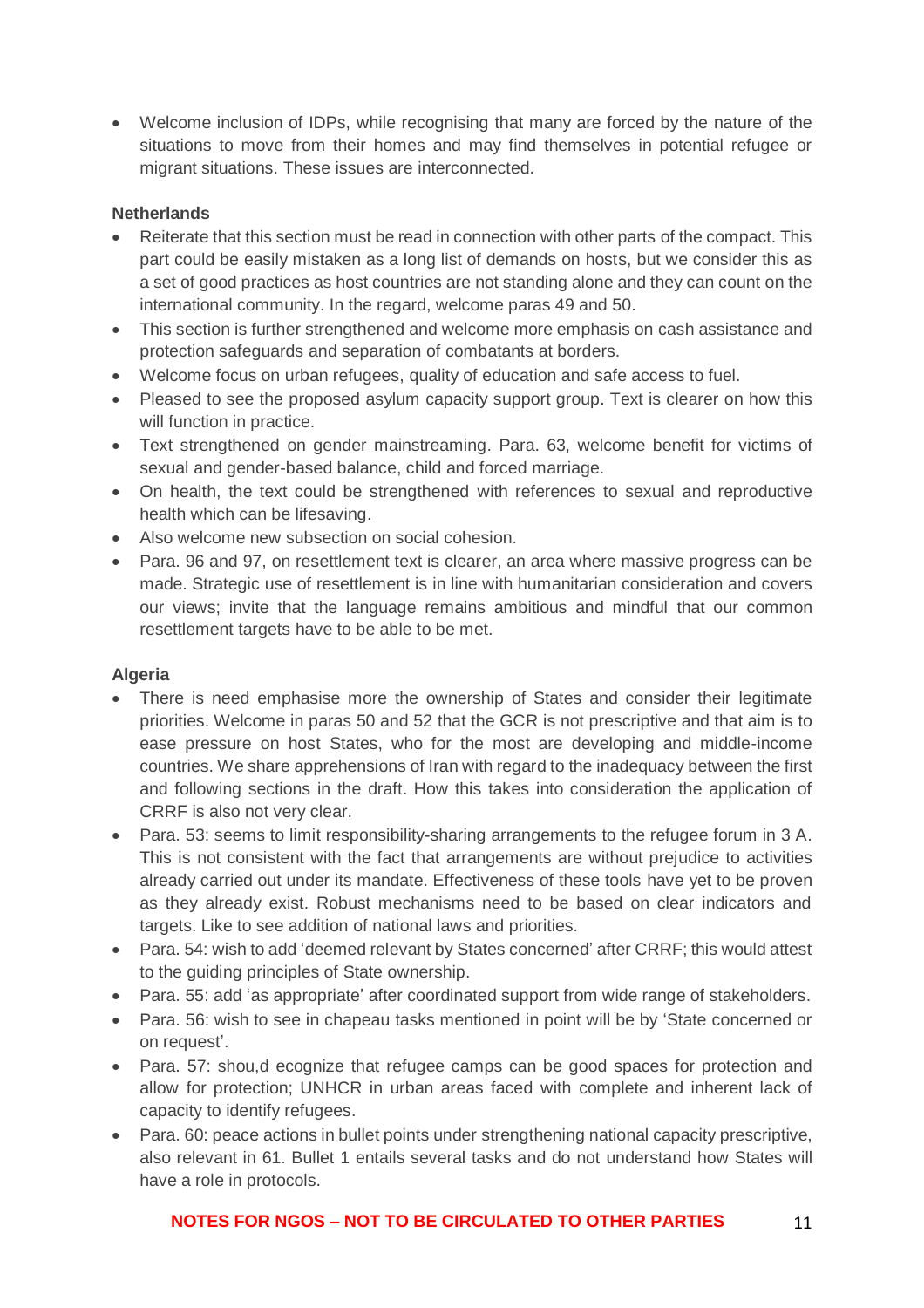- On protocol for biometric data, this is going far beyond what we are trying to achieve.
- Para. 64: third bullet to be deleted also.

## **Italy**

- Principle of national leadership and scope of reception also encompasses mixed migration flows and GCM in order to avoid some people falling out as well as to avoid duplication.
- Appreciate reference to international protection claims and group-based is a consideration of each State; and in mixed migration contexts essential to reinforce and build capacity in the field for status for determination; asylum capacity group could be useful and should be activated in the request of host States.

# **Costa Rica**

- Important role of international cooperation should be highlighted with insistence on providing assistance to refugees and those living in extreme poverty including elderly and persons with disabilities.
- Prioritise selecting among host countries and regional level for the asylum capacity support group. Welcome in para. 68 that children are a particularly vulnerable group and this requires public and private actors as well as the UN system to implement the compact. Would like to know how UNHCR will carry out the coordination.
- Insist this is a multi-stakeholder effort with national governments, using the technical capacity of national governments Onus should not be placed on one actor and this should be reflected in the proposal.

# **Holy See**

- Stress the importance for the GCR to be firmly centred on the human person, urging that the dignity of each and every human person and his/her fundamental human rights should guide and underpin all aspects of the Program of Action.
- Para. 57: related to the section entitled 'Immediate reception arrangements', repeat our recommendation to avoid using the term 'diversity consideration' but rather 'diverse needs'. This same consideration applies to using the word 'disability' in the plural form.
- On subsection 1.6 on "Identifying international protection needs": wish to see some stronger language to ensure access to justice for refugees and asylum seekers, without fear of detention or deportation. In this regard, propose a brief addition to para. 67 whereby UNHCR or other relevant stakeholders could also 'provide guidance to ensure access to justice for refugees and asylum seekers and guarantee their freedom and security to report abuse without fear of detention or deportation'.

## **FYROM**

- Latest draft has further improvements, consistent with the humanitarian nature of the GCR.
- Areas in need of support to ensure predictable humanitarian response right from onset. Welcome contingency planning, managing arrivals and responding to immediate refugee needs. All countries could benefit greatly from contingency planning and improved information sharing.
- The priority purpose of this compact is to provide support to host countries, but also transit countries especially when it comes to large movements of refugee; this support is needed for immediate reception arrangements, provision of assistance and screening of new arrivals. Hope to see this reflected early on.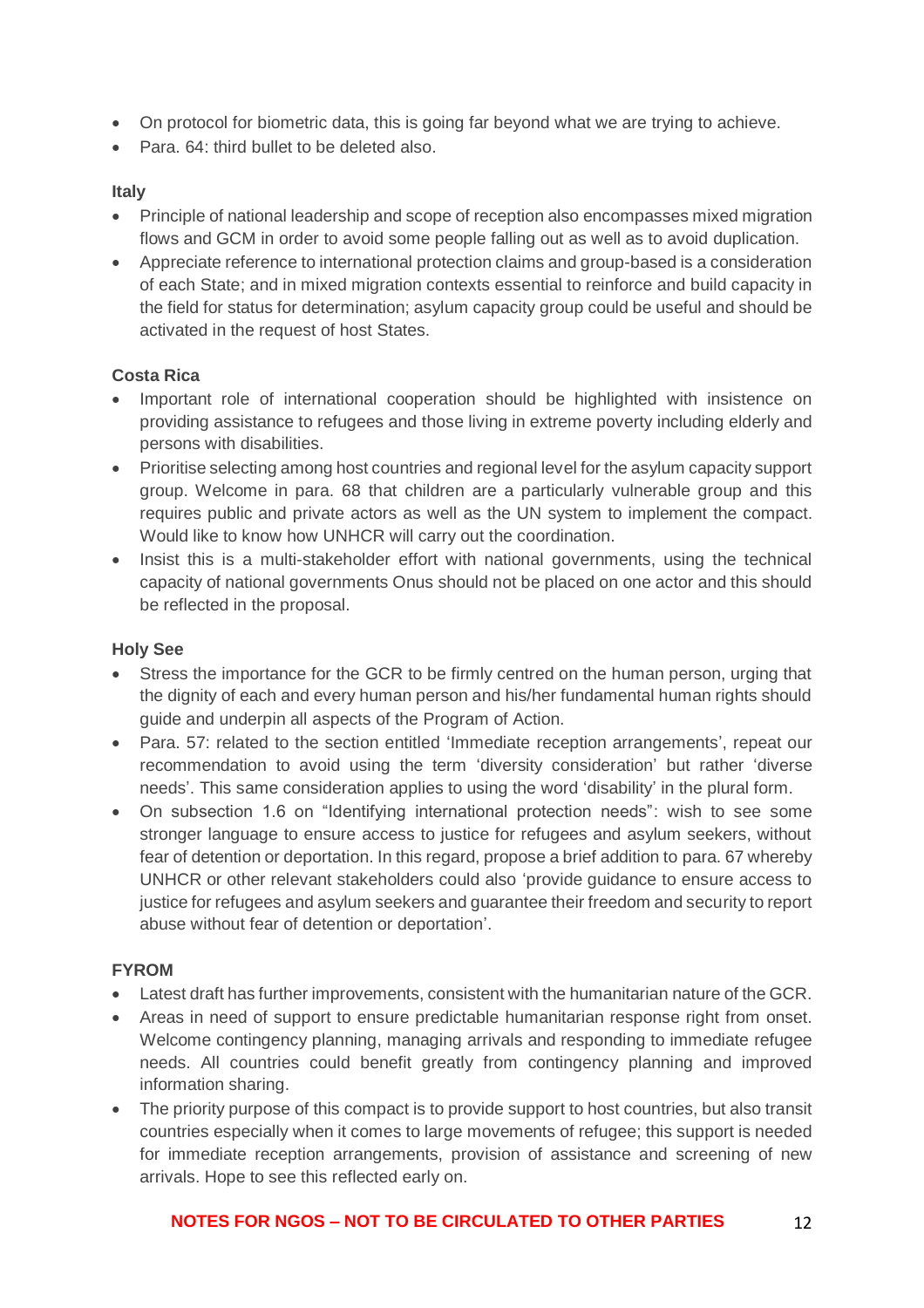- Sensitive to attain the need to balance needs and reality. Mixed movements should not have been removed since mixed movements pose challenges for transit countries who have to coordinate response and assistance. As the Assistant High Commissioner said this is an operational reality.
- Welcome global refugee forum where pledges will be concrete. Welcome Support Platform, and measuring the impact of hosting refugees. This will also promote equitable burden sharing.

## **Thailand**

- Support non-custodial alternatives to detention for children and screening system at time of arrival especially for large flows of people. Screening system should be in line with domestic systems.
- With twining in place, distinguish economic migrants from those in genuine need of international protection, and these people may want to travel further and in this context, support mixed movement.
- Welcome proposal for specific assistance to first countries of asylum and this should be included in the next draft.

## **Dominican Republic**

- Grateful for changes that have been incorporated. Hope the next version this is clear and detailed to ensure each State fully understands what to do in a mass movement of forcibly displaced people. That's not always the case and would be helpful to have more details.
- Within this other group of people, who are not refugees, our government would provide support but will not grant refugee status and could lead to an incorrect interpretation of one single and common law for refugees when in reality there are international instruments common to States. We can only recognise if people meet Convention and Protocol. Those not falling in this category could fall into humanitarian category but not refugee status.
- We do not support that environmental degradation are interacting with causes of refugee movement; we understand there might be some with national leadership on refugee status.
- Para. 57: assistance should be provided at the beginning of situations when there are mass movements of refugees and support measures.
- Para. 57: further details needed about safe schools; these are areas where States could provide support.

#### **Australia**

- Welcome inclusion of people with disabilities through the humanitarian cycle and explicit references to disability sensitiveness (para. 57). Welcome mention of Washington Group of Questions. However, disability is not always consistently applied throughout the text. Recognise all aspects of refugee crises exacerbate issues for persons with disabilities.
- Welcome clarification in para. 67; to avoid confusion with regard to State obligations, we suggest referring to humanitarian challenges as opposed to protection challenges.
- Para. 67: on protection needs, reference also needed for national legislation in addition to regional instruments.

#### **Colombia**

• To achieve consensus, need clear working title to avoid ambiguities and misunderstanding. This must be in line with the NY Declaration.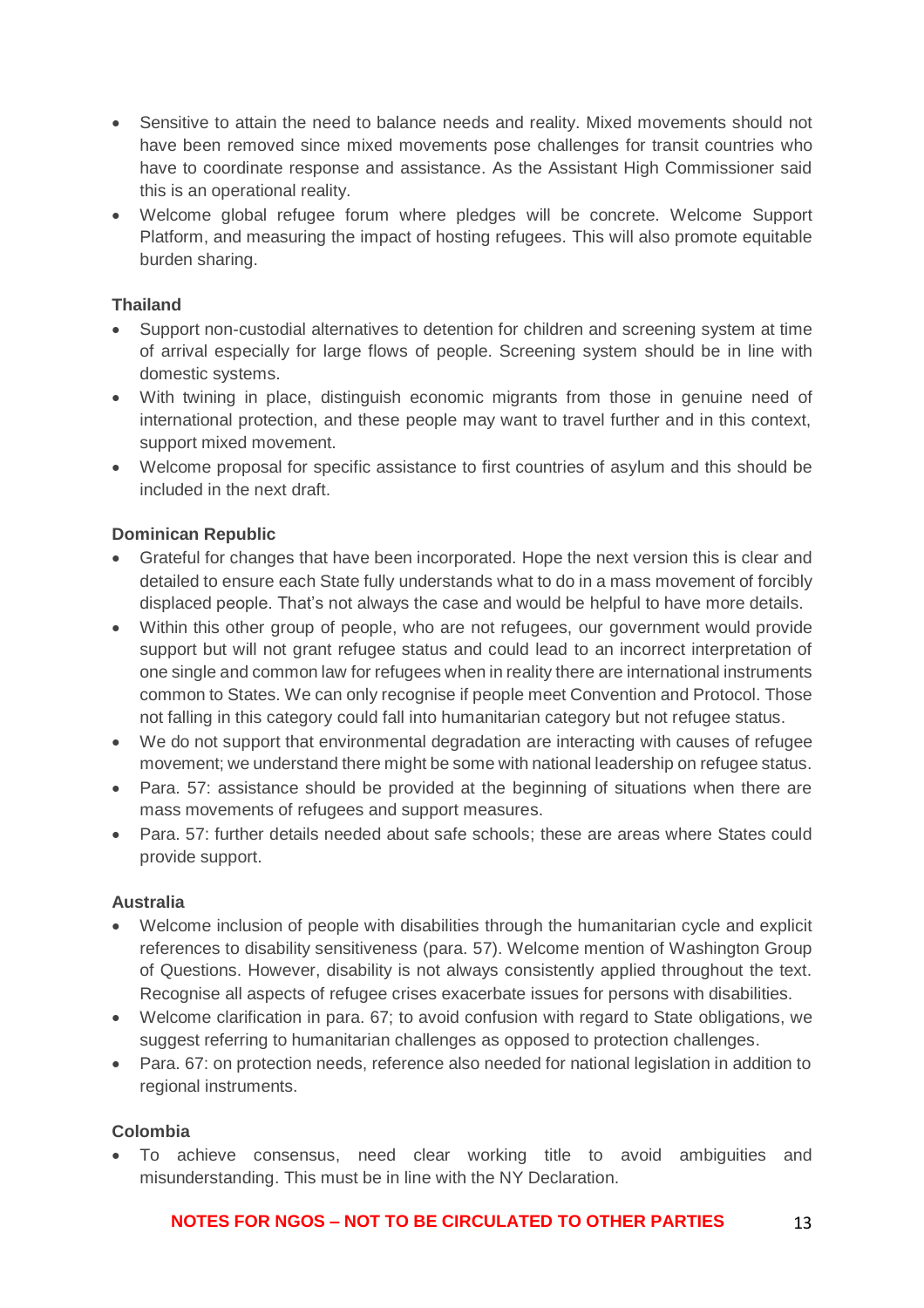- Para. 49: measures listed do not reflect reality, but actions needing support and application for these support is not clear; must be reworded according to the NY Declaration.
- Para, 52; crucial for the structure of this chapter and reiterate that the assumption without true commitment would not be implemented.
- We believe para. 67 should include reference to regional instruments, but also national legislation, particularly when it refers to temporary arrangements.

#### **Cuba**

- Support reference by various delegations including India, China and Venezuela.
- On this section it is important that action set out should be focused on refugees and should delete references to mixed movements and sentences that refers to other contexts, likewise we would support every-time specific reference to forced displacement.
- Para. 65: important that footnote 45 concerning refugee granting procedure should be appropriate and relate to Omnibus Resolution. Should be referred to in the body of text.
- Reference to concerned States should also be included in para. 67. In line with comments of various delegations, should delete all footnotes that do not relate to UN documents.
- Note that various delegations are insisting on national priorities and legislation and the section on guiding principles should reflect this concern and should make it clear that application should be in accordance to national legislation.

**NGO statement** on agenda item three is available [here.](https://www.icvanetwork.org/system/files/versions/Agenda%20item%203_fourth%20formal%20consultations_ORAL_May2018.pdf)

#### **Closing remarks:**

- Good that the NGO statement was read by a refugee member of youth advisory council because as Denmark said, it is about ensuring this part of the compact needs to build upon the skills and capacities of refugees themselves to participate. Over lunch time, we had a session with the global youth advisory council and it was interesting to listen to them; it was illuminating that we do not lose the connection with them. Need to ensure social cohesion. Clearly a message to all of us and way to re-tweak that language.
- Thank Indonesia for the suggestion on the additional para., which would be useful to address concerns of other delegations and building on capacities governments have, ensuring that they are not doing this alone. This will be reinforced and address national capacities and ownership.
- Responding to Algeria, we have made progress on national ownership, but this is also about protection which then becomes an international issue. Helpful African Group helped to identify areas of need are not exhaustive, as it is not be all and end all list, but an indicative list informed by national realities. Also useful suggestion from the former Yugoslav republic of Macedonia to reflect realities of countries in transit.
- NY Declaration, in para. 3, identifies and reflects the realities of the world today we are witnessing: unprecedented level of human mobility. This goes in para. 4 to refer and fix the wording.
- Irregular migration often presents complex challenges. Refugees and migrants often share same fundamental challenges including in the context of large movements. Reflects a number of considerations: covers regular flows, but also involves mixed flows where refugees and migrants may use similar routes. Listening in April, we have looked at GCR bearing in mind what the NY Declaration had told us. There is a huge body of ExCom Conclusions that talk about these, e.g. ExCom Conclusion 89: complex features in which